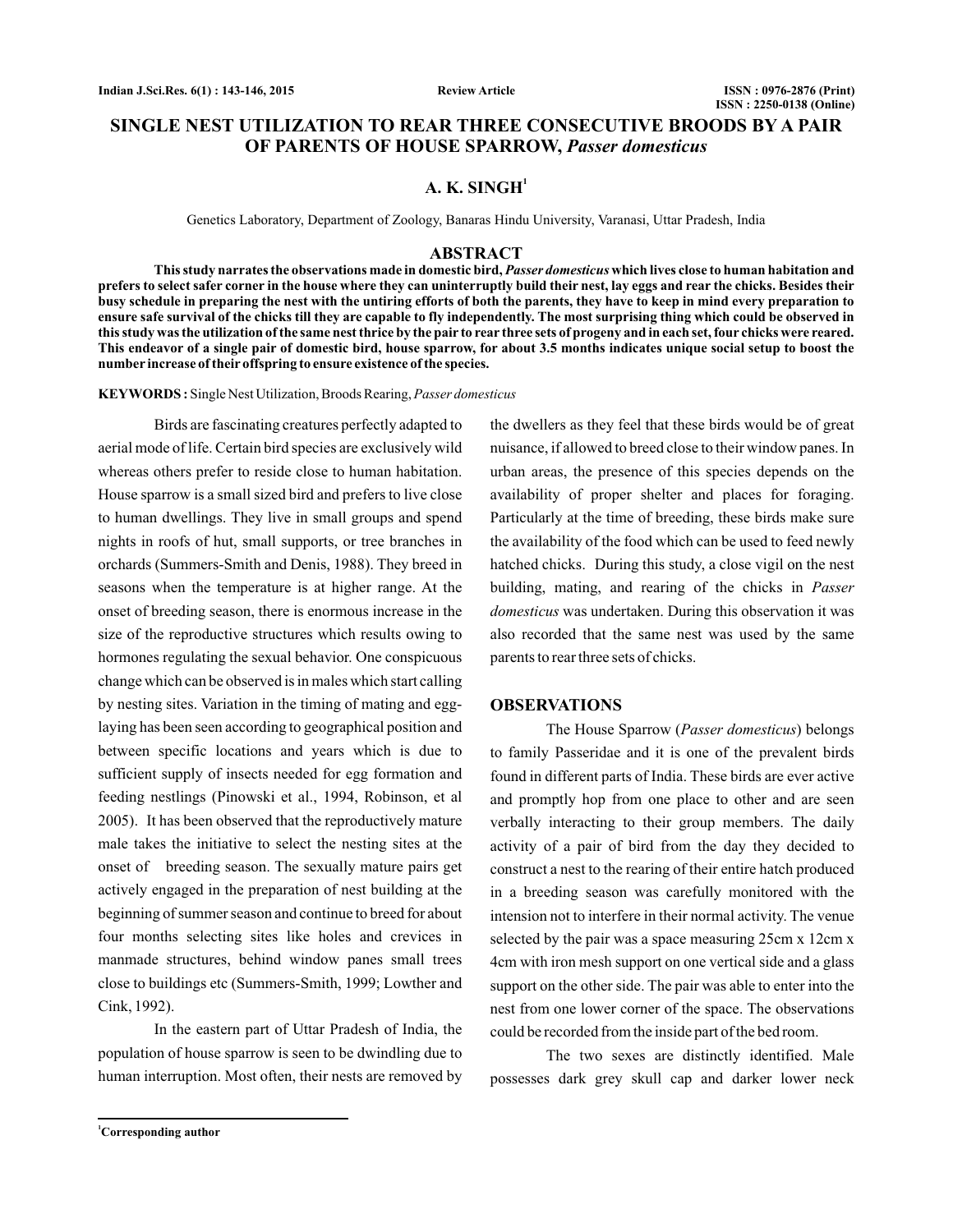#### **SINGH : SINGLE NEST UTILIZATION TO REAR THREE CONSECUTIVE BROODS BY A PAIR...**

whereas female is light in colour. For nest building, both sexes were actively involved. Collection of cotton fibers, dry grasses were predominant materials in nest building. Both individuals were found to be engaged bringing the materials one by one and depositing them between window panes, an area of nearly 4 cm. width sandwiched between a transparent window glass sheet and iron mesh. The nest was prepared in such a way that a central space was created in the nest where the eggs were laid and the same area was utilized for the chicks rearing. The courtship behavior observed showed that it is the female that approaches the male and the male then depicts restless move up and down and droops and shivers his wings, pushing up his head, raising and spreading his tail. In the initial approaches from male, female does not show much closeness and wants to repel him through some threatening postures. The mating commences only when the female gives a soft low pitched sound as a signal of consent and then pair mate quite frequently. A number of attempts of mating commenced around the area of nest but the pair also moved long away from the nest at several times.

The eggs laid were white in colour bearing dark brown scattered dots. Four eggs were laid in each batch and in total 12 chicks were grown in one season by a single pair of parents. The following observations were recorded during this study:

In the beginning of 2nd week of March the pair started coming to the spot quite frequently and spending some time in the space where the nest was to be built. The parents started depositing the nest materials from the wee hours of 9 March, 2013. First brood: 26 March to 19 April; Second brood: 28April to 24 may; Third brood: 6 June to 29 June. The parents left the nest deserted finally on 30 June, 2013.

Female laid 4 eggs in a brood. Both sexes were involved in incubating the eggs for 10-12 days. Young ones were able to fly away 13 to 15 days after hatching. The egg shells were removed immediately when chicks were out of their shells. Very gentle sound could be heard in the nest on days of their hatching. Male bird mainly guarded the nest and could be seen always close to the nest site whereas female was extremely busy in collecting the food, tirelessly supplying the food to the chicks.

During the study it was observed that male individual produces sound spotting any intruder and alerts female and chicks. Any one from the family showing curiosity in watching the chicks was not welcome by the male and he relentlessly showed annoyance by producing sound. During this period of their rearing some monkeys arrived in the proximity of the nest and consequently the male house sparrow moved from one window cover to other sounding his full voice to repel them. To our surprise the chicks which fearlessly produced sound, maintained complete silence indicating that the chicks get totally aware with the alarm signal of the male parent. Female carrying food in her mouth also kept distance from the nest during the alarm signal. We could also notice in the nearby place where another pair was engaged in chick rearing, that monkeys do eat the bird eggs and the chicks. Such alarm signals make the monkey think that there is something in the nearby area and thus they increased their curiosity to scan the site. During this perusal the important points which could be recorded were: both sexes collect the food and feed the chicks. They take 2.5 to 8 minutes to bring the food in the nest. During the period of one day a female moves approximately 90 to 160 times to feed the chicks. Male does not move same number of times as the female. For the last four years, we have been observing the nestling behavior in this species as the pair builds the nest at the same spot using exactly the same materials. We felt disturbed and annoyed in the beginning as pieces of grass made our bed room dirty and further the grown up chicks produce voice throughout the day. For the last two years, we thought that the same nest is being used by separate pairs of birds but our careful observations to this pair in the beginning and recognizing them with their marks helped us to understand that the same pair rears the three broods during this more than three months of period. This time we kept watching their behavior. It was also observed that during the last brood, when the young chicks were about to leave the nest, several of the young birds probably belonging to the same family, produced sound as if they are calling them to come out. The eldest of the chick first left the nest, on next day,  $2^{\text{nd}}$  and  $3^{\text{rd}}$  chicks left the nest and the fourth one left it in the morning of the last day.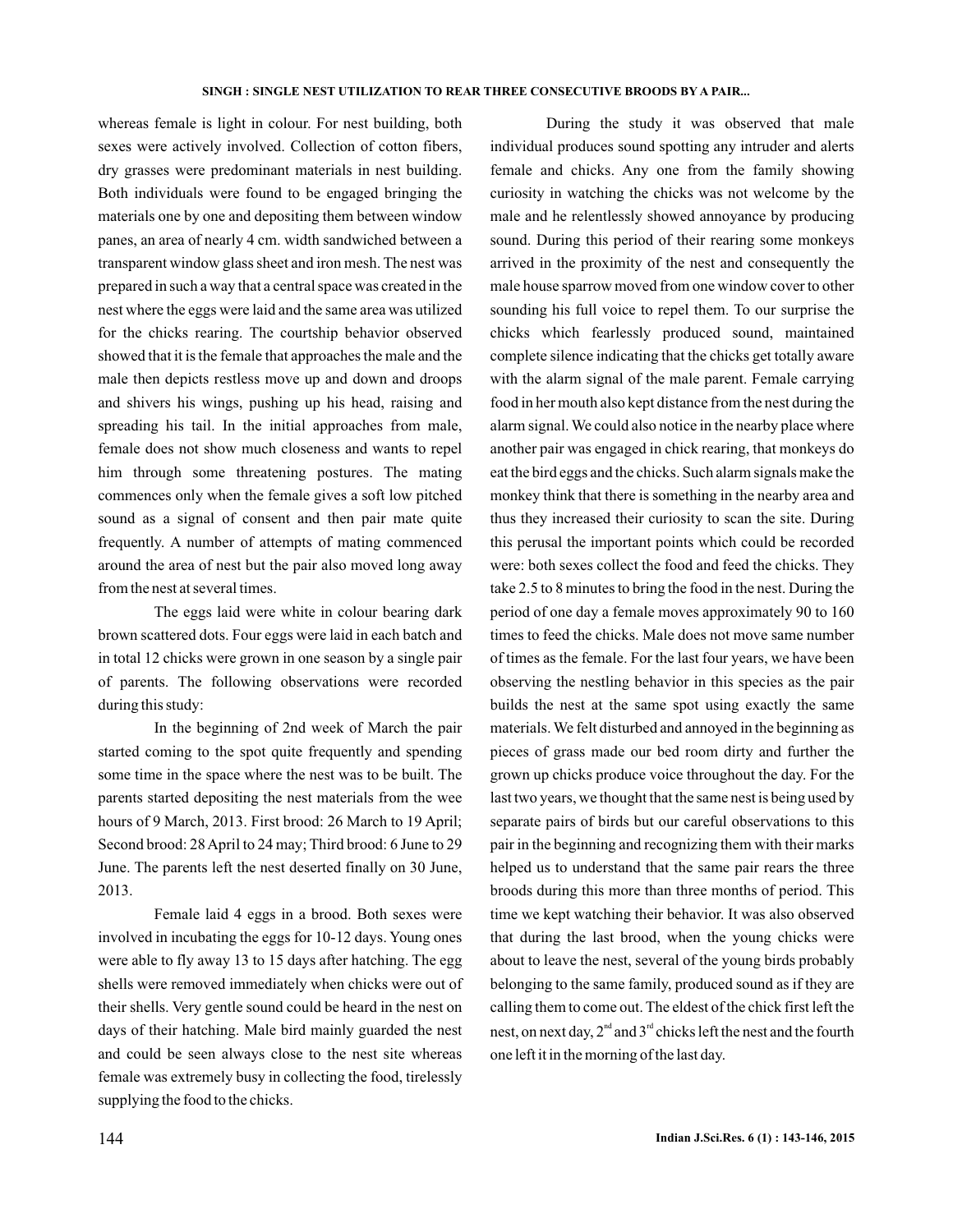It is well considered that the birds while planning to build a nest do think about the availability of the food in the proximity of the nest to be fed to their chicks and also to the safety aspect. The nest prepared in this case lied to the area where a small shallow ditch contained water and sewage contents allowing growth of aquatic weeds and insects and the parents were often spotted there collecting the food.

## **DISCUSSION**

The existence and perpetuation of a species depends upon the reproductive ability of its reproductively mature members. In the present scenario when both wild and domestic species of animals find it difficult to thrive well due to human intervention, it is being observed that such species select very unusual spots for the nest building at the time of breeding. The house sparrow facing similar threats from humans do not hesitate to access to the closer or internal parts of the houses for buildings nest. Throwing their initial collection of weeds and threads for nest construction do not deter them to abstain from the site but go on depositing materials and this leads to the owner of the house to sometimes compromise with the happenings. This species i.e. Passer domesticus always prefers to dwell near the human habitation and thus they are found in villages, towns, industrial areas and farms (Lowther and Cink 1992). Their presence in an area depends on the availability of the food in the vicinity. During day time they hover in small groups but gather in the evening in larger groups. The present day urbanization and the landscape have a large impact on avian community (Anderson, 2006, Summers-Smith, 2000, Wieloch, 1975, Witt, 1996).

We can spot large group of birds congregating to those places where they find safer place to dwell and get food to survive. Institutions or those organizations where natural landscape is more in availability are the more preferred sites for these birds. Interesting point in their behavior can be that they do not show more intimacy to the people but if grains are provided to them to eat, then they show more boldness to approach the inner premises of the house. The area where this observation was done was not much inhabited by this species nearly 12 years back.

Presently, larger groups of the birds of this species thrive here and can be often spotted. This is possible only because the gentry dwelling here realize the serious consequences of their disappearance as this bird is beneficial in several ways. Although, it may be physiological set up of this species to breed thrice or even more in a breeding season but the decline in the number of individuals may trigger stimuli to its members to build up the population loss for the purpose of survival and propagation of the species. The spread of this species to urban areas and finding appropriate shelter to live leaves good impact on the better propagation of this species. The progeny coming from different colonies do intermingle in such a way that cross fertilization could be achieved among the members of different descent. Although no genetic analysis in this regard has been done to know that the existing group possess enough genetic heterogeneity but sudden booming in the population of this species give an indication that the intermixing among the members of different colonies do occur to maintain genetic heterozygosity.

## **ACKNOWLEDGEMENT**

I would like to thank my family members who took immense interest in recording the visit of birds (parents) to the nest especially when I was absent on the site. Special thank to Ms Nimisha for her keen interest in keeping vigil on to and fro visit of the parents and recording behavioral aspects.

## **REFERENCES**

- Anderson T. R., 2006. Biology of the Ubiquitous House Sparrow: from Genes to Populations. Oxford: Oxford University Press.
- Lowther P. E. and Cink C. L., 1992. "House Sparrow (Passer domesticus)." The Birds of North America, No. 12 (A. Poole, P. Stettenheim, and F. Gill, eds.). The Academy of Natural Sciences, Philadelphia, PA and The American Ornithologists' Union, Washington, DC.